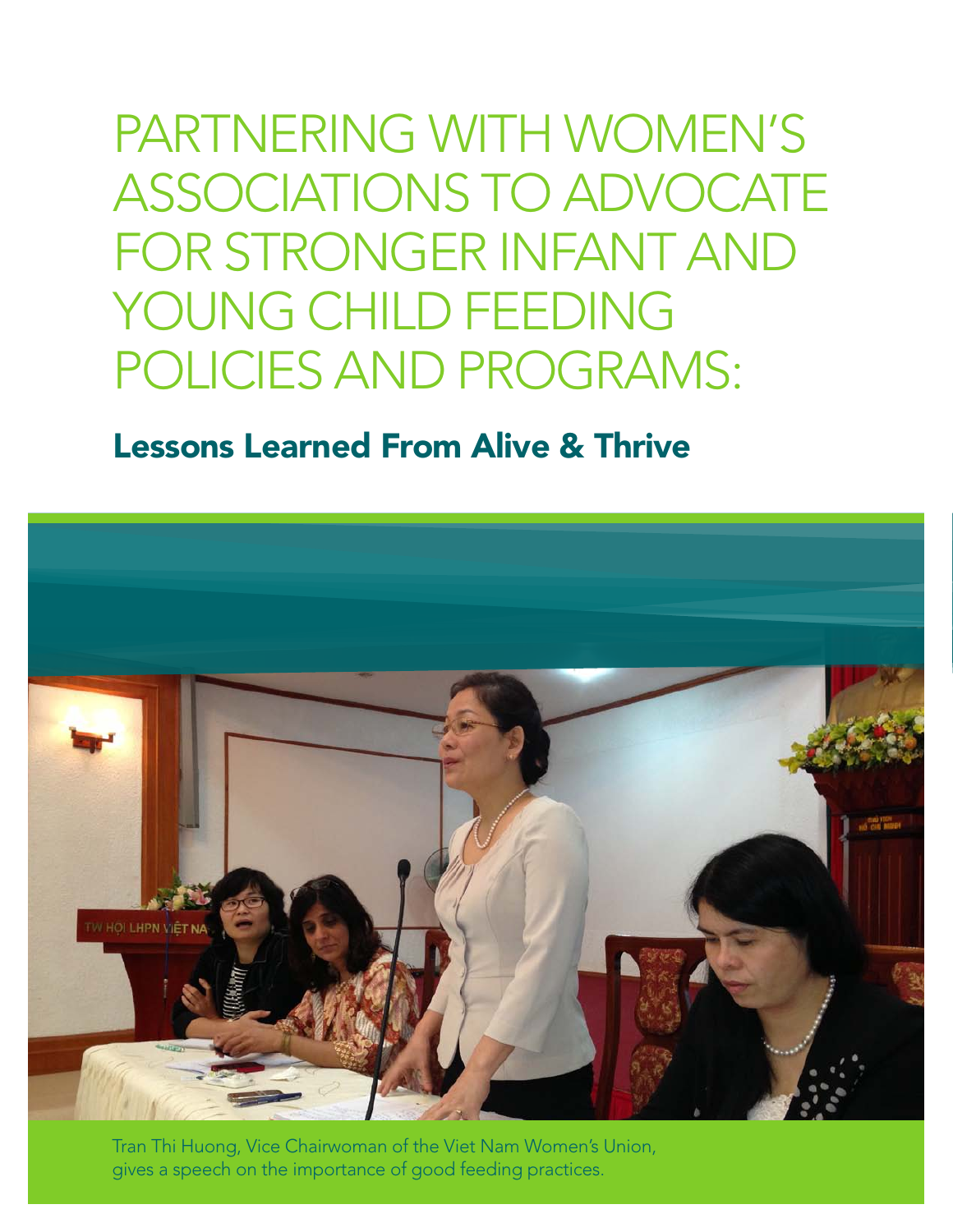This publication was produced by Alive & Thrive (A&T) and GMMB based on best practices and lessons learned from developing and implementing 5-year infant and young child feeding (IYCF) advocacy campaigns in Bangladesh, Ethiopia, and Viet Nam. A&T is an initiative to improve IYCF practices by increasing rates of exclusive breastfeeding and improving complementary feeding practices. A&T aims to reach more than 16 million children under two years old through various delivery models. Learnings are shared widely to inform policies and programs throughout the world. A&T is funded by the Bill & Melinda Gates Foundation and managed by FHI 360. Other members of the of the A&T consortium include BRAC, IFPRI, Save the Children, UC Davis, and World Vision.



Alive & Thrive FHI 360 1825 Connecticut Avenue, NW Washington, DC 20009 aliveandthrive@fhi360.org www.aliveandthrive.org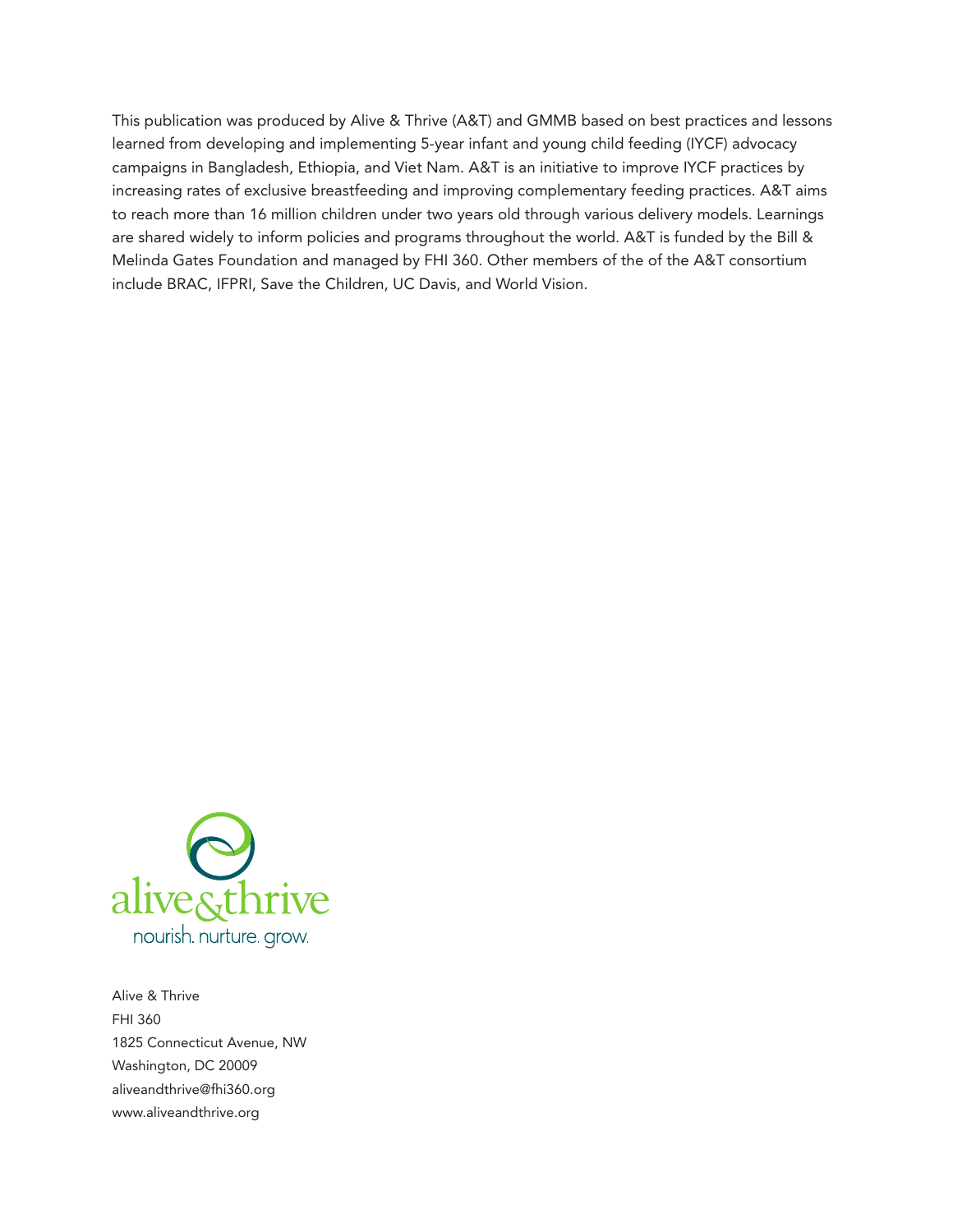### Alive & Thrive is an initiative dedicated to reducing undernutrition and death caused by poor infant and young child feeding (IYCF) practices.

The initiative uses multiple platforms to improve breastfeeding and complementary feeding, including a component that integrates interpersonal counseling into existing health delivery platforms. Mass media communications target mothers and the general public with information to promote behavior change. Working alongside these interventions, the advocacy component aims to create a sustainable enabling environment for improved feeding practices by strengthening national policies and action plans, and promoting the implementation and scale up of IYCF programs. Across all platforms, strategic use of data informs the design, implementation, and evaluation of program activities.

## Overview and Introduction

Efforts to improve child nutrition policies and programs—including the global Scaling Up Nutrition (SUN) Movement—are increasingly focusing on approaches that engage a wide-range of stakeholders. Too often, critical groups are left out because they are considered unconventional, or not integral to decision-making processes. But, as actors and advocates work to scale-up nutrition, these groups must be considered for their potential to influence change within a multi-stakeholder strategy.

Optimal IYCF is an issue that has diverse impacts on women, with implications spanning family health, economics, and employment. In many countries throughout the developing world, women's associations can be influential advocacy and education organizations that represent the voices of mothers to government and legislative bodies, while also providing a key communications channel to reach mothers in local communities. Depending on the country and context, women's associations can be formal or informal, including their structure and type—which can range from independent civil society organizations to para-statal organizations.

Leveraging the capacity of women and mothers through credible organizations that represent them can be a powerful tool to drive dialogue, awareness, and action on key policy issues that affect IYCF practices at the community level.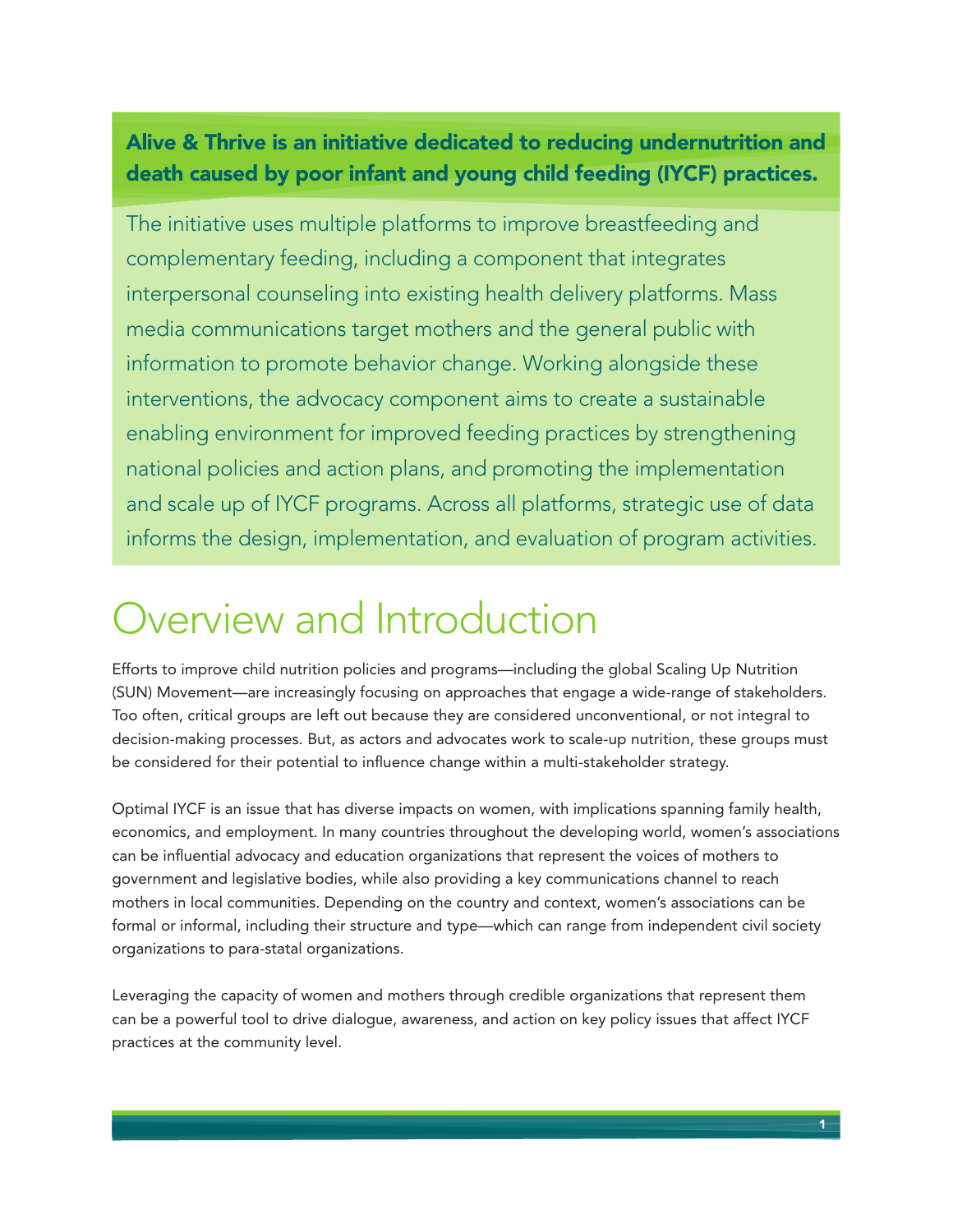### Partnerships between Alive & Thrive, and the Viet Nam Women's Union and the Ethiopia Women's Association

Alive & Thrive's advocacy component aims to remove political and institutional barriers that make it difficult for mothers and families to adopt optimal feeding practices, e.g. not having enough paid maternity leave to exclusively breastfeed for six months, or receiving misleading information about the benefits of breastmilk substitutes due to unregulated marketing practices. One way that Alive & Thrive's advocacy component tackles these challenges is by partnering with influential organizations and champions that have a stake in improving child nutrition and feeding practices.

The Viet Nam Women's Union (WU) is a mass organization of nearly 15 million members, with a network that operates throughout Viet Nam at the four administrative levels of government: central, provincial, district, and commune. The WU is also a member of the Viet Nam Fatherland Front, which has a mandate to protect women's rights, and strives for gender equality.

In Ethiopia, Women's Associations are region-based, non-governmental, and non-profit organizations striving for women's empowerment in all aspects of life and work, and working to end any form of discrimination against women in all regions. Each association is legally registered as an Ethiopian community-based organization, and has a membership that ranges between 700,000 and 1.5 million women. All associations share a similar mission "… to improve the political, socio- economic and sociocultural situation and participation of women in all aspects of poverty reduction underway throughout the region."

## Partnership Goals and Activities

Alive & Thrive set out to partner with the women's associations with the following broad goals:

- Publicly affirm the associations' commitment to child nutrition and related laws and policies that support optimal IYCF—like paid maternity leave and tighter restrictions on the promotion of breastmilk substitutes.
- Elevate the voice of the women's associations and key spokespeople in support of IYCF and related policies with both the media and with policy-makers.
- • Leverage the associations' vast networks of women and advocates to support adoption and implementation of IYCF policies.

Achieving these goals required a robust and sustained effort to build the capacity of the associations to conduct IYCF advocacy. Examples of activities included: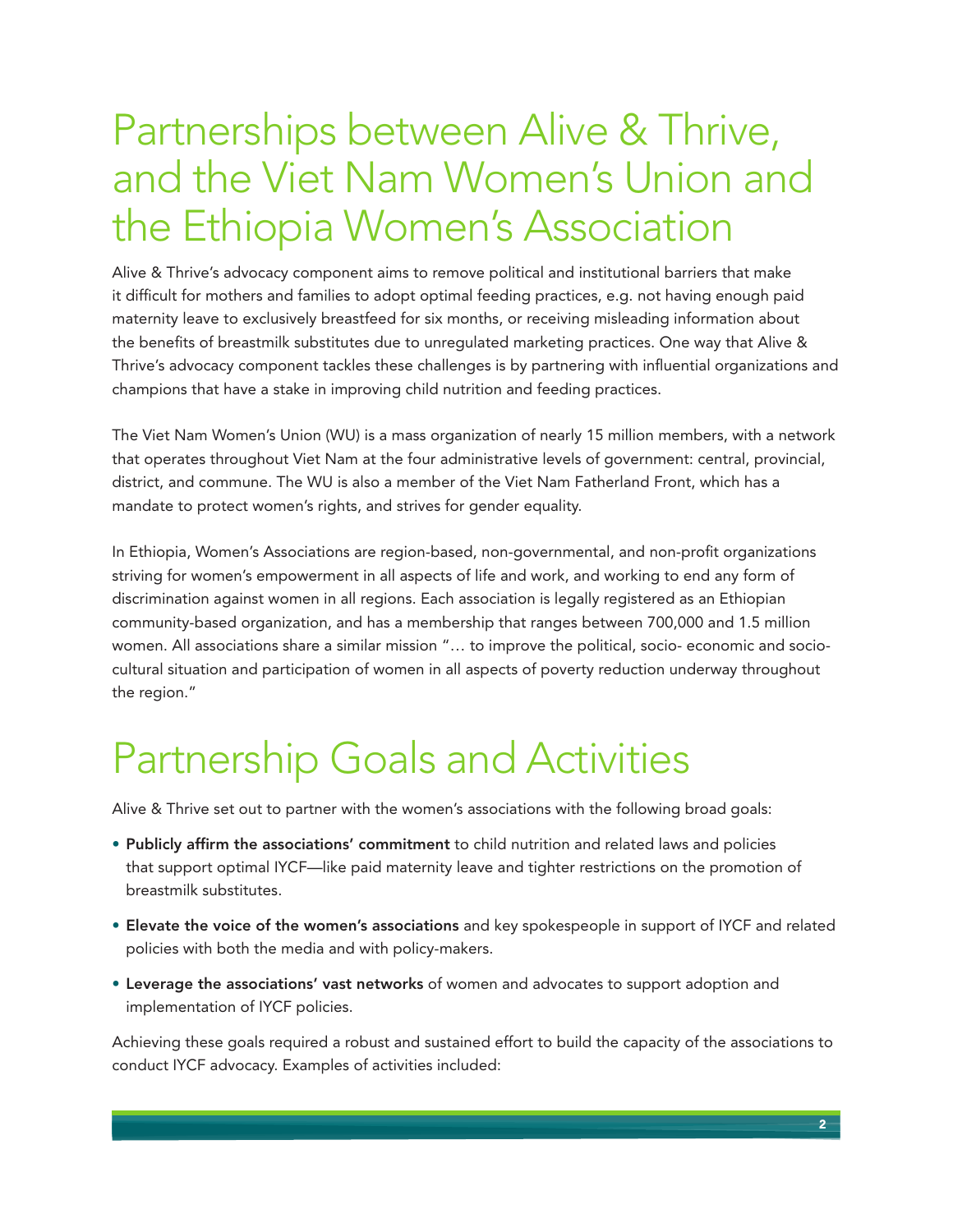The Viet Nam Women's Union and the Alive & Thrive team celebrate their successful collaboration at a closing ceremony for the partnership.



#### • Public signing of an official Memorandum of Understanding (MOU)

Under the terms of a MOU signed with Alive & Thrive, the Viet Nam Women's Union officially incorporated IYCF and Alive & Thrive goals into its broader work. The WU also committed to serve as a voice for Alive & Thrive in the media, and to leverage its own expertise and prominence to convene national and provincial leaders in support of IYCF policy changes. Prominent members of both the Women's Union and the Ministry of Health, including the National Institute of Nutrition, were in attendance.

#### • Media and champion training for Women's Union leadership

Alive & Thrive convened members of the Women's Union for a champion training to equip them with information and tools to become stronger advocates for IYCF. Participants were provided with information and background on the importance of improved feeding practices, the current state of IYCF and child nutrition in Viet Nam, and specific national policies and programs that influence how infants and young children are fed. Practical interactive sessions were delivered on giving effective presentations and interviews with the media. Several participants later appeared in national TV news segments featuring IYCF topics.

#### • Article placements in the Women's Union newspaper

The WU newspaper is one of the leading newspapers in Viet Nam that covers women, gender, and family issues. It is read by audiences ranging from national leaders to commune-level staff in the WU network. Over three years, multiple articles were placed in the WU newspaper, focusing on topics of stunting, investment in child nutrition, the national maternity leave policy, and the law on the advertisement of breastmilk substitutes.

#### • Prominent media appearances in support of IYCF and related policies

Working closely with the Women's Union, Alive & Thrive developed two signature media segments on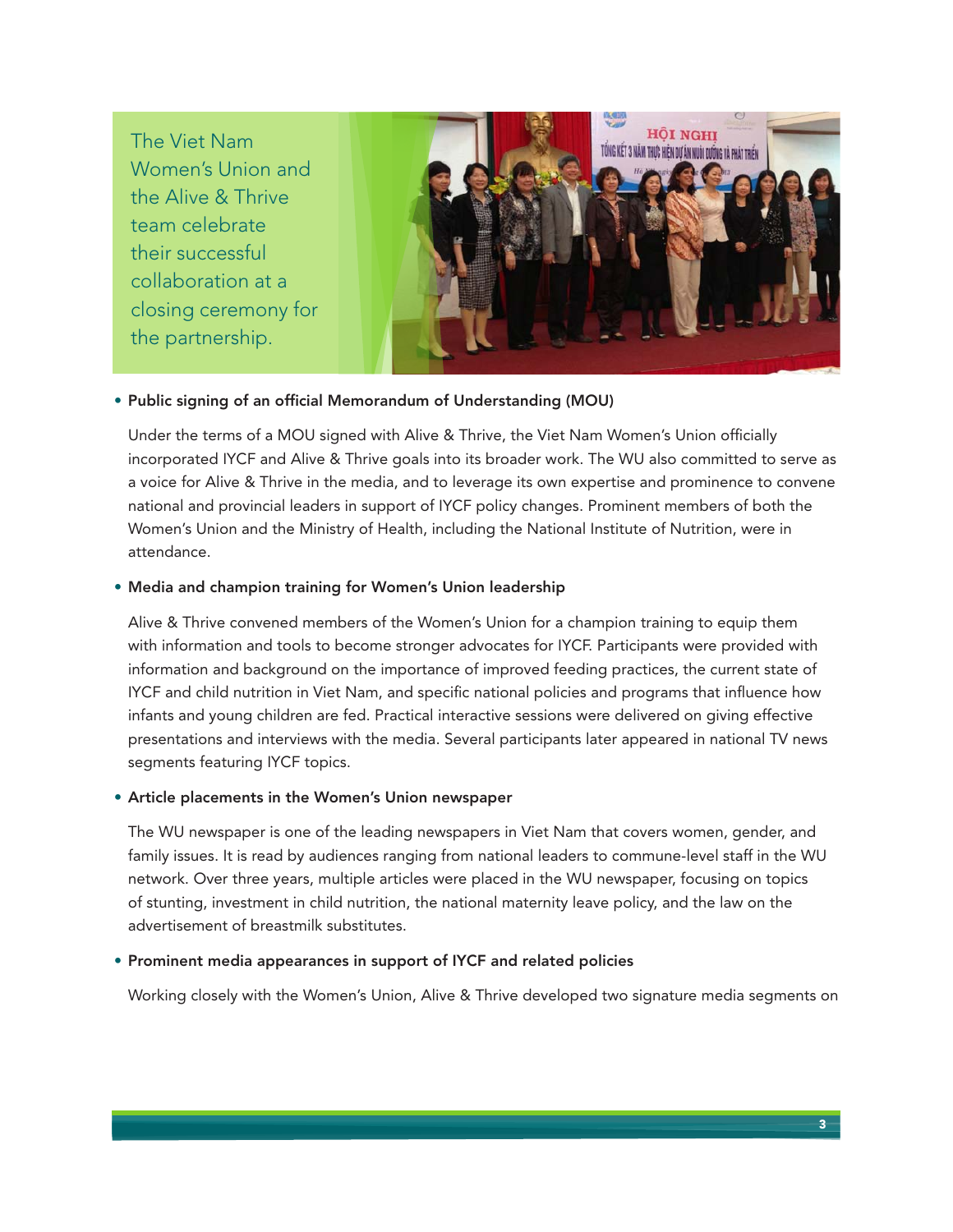each of the major policy issues affecting IYCF in Viet Nam: paid maternity leave, and the International Code of Marketing of Breastmilk Substitutes. The two news items were:

- Maternity leave talk show This televised talk show panel included key speakers from the National Institute of Nutrition, the Women's Union, and the Association of Child Rights Protection. It also included pre-recorded interviews with representatives from the Ministry of Labor, Invalids, and Social Affairs; the General Federation of Labor; UNICEF; and Alive & Thrive. The show was broadcast numerous times during World Breastfeeding Week 2011, and several articles appeared in various mainstream print and online newspapers.
- Decree 21 documentary Decree 21 is Viet Nam's version of the International Code of Marketing of Breastmilk Substitutes. This documentary film, developed in partnership with a news station, was designed to build awareness of Decree 21, and challenges related to its implementation. The film highlighted varied and widespread violations by multiple domestic and multinational companies in the promotion, advertising, and labeling of breastmilk substitutes. Representatives from the MOH and UNICEF were interviewed about the Decree's importance, and legislative revisions needed to strengthen it.

#### • Training and execution of Breastmilk Substitutes Code (Decree 21) monitoring

Alive & Thrive worked with the Women's Union to develop and implement Decree 21 monitoring trainings for violations in healthcare and commercial settings. The two-day training, presented by the Alive & Thrive team and a specialist from the Maternal and Child Health Department, included site visits to hospitals and supermarkets where participants practiced identifying and recording violations. Afterward, groups developed provincial monitoring plans for the coming year.

#### • Knowledge-sharing meeting between country Women's Associations

During a regional Association of Southeast Asian Nations (ASEAN) workshop to share Viet Nam's successful experience advocating for six months paid maternity leave and a stronger Advertisement Law, the Lao Women's Union met with the Viet Nam WU to learn how to effectively contribute to, and lead, IYCF advocacy activities. The two organizations will continue to collaborate as Lao pursues similar successes.

Members of the Viet Nam Women's Union being trained on monitoring violations of the Breastmilk Substitutes Code.

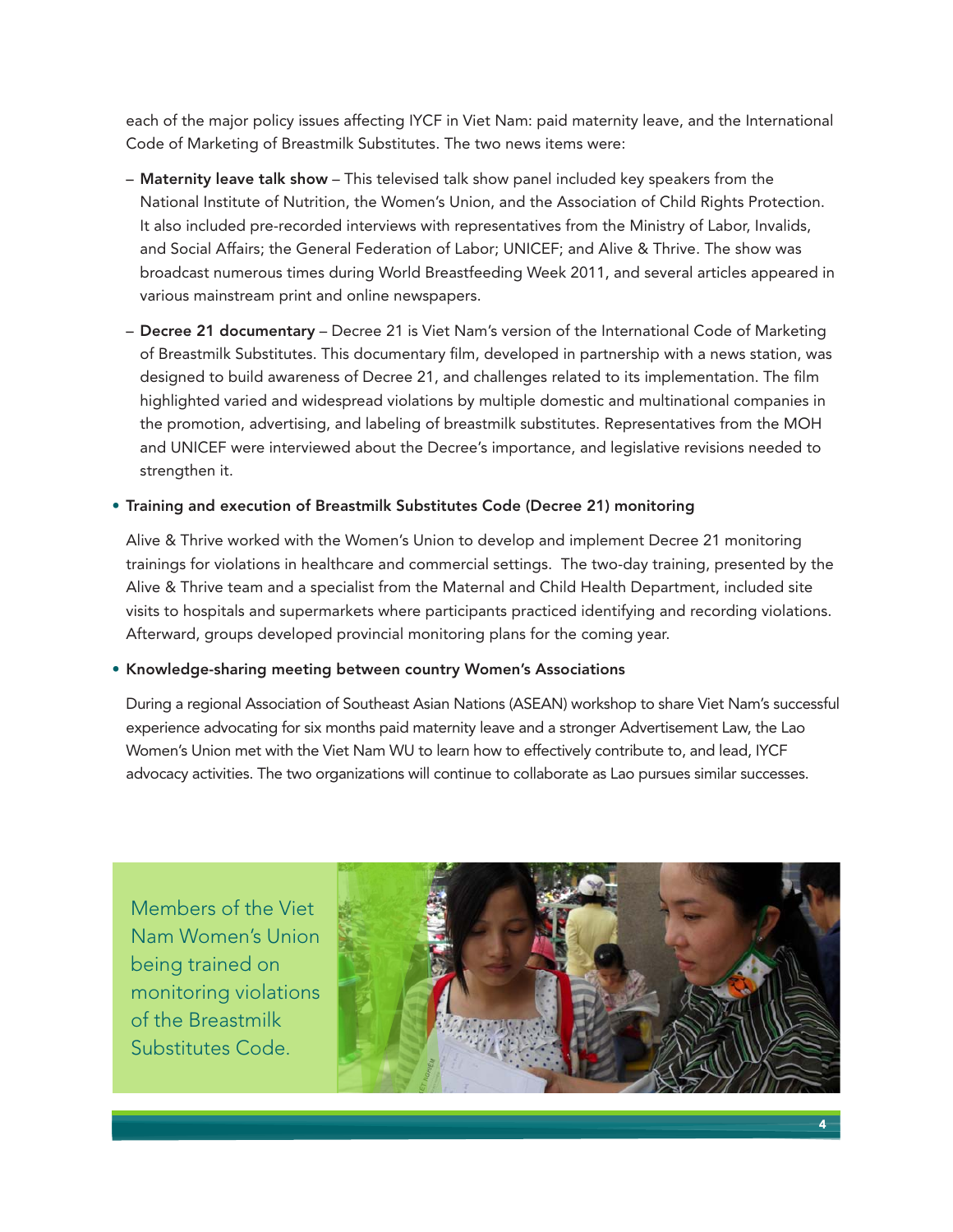# Challenges and Lessons Learned

#### • Partnerships should be established with realistic and adaptable goals

As with all partnerships, the success of working with women's associations depends largely on:

- Capacity of the organization to make meaningful contributions to the advocacy partnership.
- Dedicated time and resources of Alive & Thrive (or like organization) to strengthen the advocacy capacity of the association.
- Commitment of the association's leadership to both the issue and the collaboration.
- Personal commitment and effectiveness of key staff people involved in designing and implementing specific activities.

Early activities should be attainable, and designed to assess the potential for more robust activities that require greater commitment and management. This will help prevent the allocation of resources to activities that may not meet expectations.

#### • Women's associations can have critical relationships and representation in government bodies

The Viet Nam Women's Union has members in nearly all government agencies in order to represent and give voice to women's rights and issues. During the legislation development process—and specifically legislation that affects women—consulting the Women's Union is a compulsory step. For example, during the policy change process, the Ministry of Labor, Invalids and Social Affairs and the National Assembly organized two advocacy workshops for maternity leave and the Advertisement Law. The WU was invited to participate, and their opinions were carefully considered; WU representatives gave strong and emotional testimony to the importance of the two laws.

At the central level, the Women's Union also has members in the National Assembly—and the voice of the WU was highly influential here as well. The Chairwoman of the Viet Nam WU, Mdm. Nguyen Thi Binh, served as a vocal champion for extending maternity leave, and supporting breastfeeding as a right of women and children. She gave influential speeches in meetings with the National Assembly's Standing Committee, the female members of the National Assembly, and at an additional exclusive meeting with the leaders of the National Assembly.

In Ethiopia, the Office of Women, Youth, and Child Affairs is a government office and ministry that is directly influenced by the Women's Association. This created a clear advocacy link for association members to engage a government agency in discussions about the country's National Nutrition Program. The Government of Ethiopia also considers the Women's Association a key stakeholder in the economic, social, and political transformation of the country at all levels.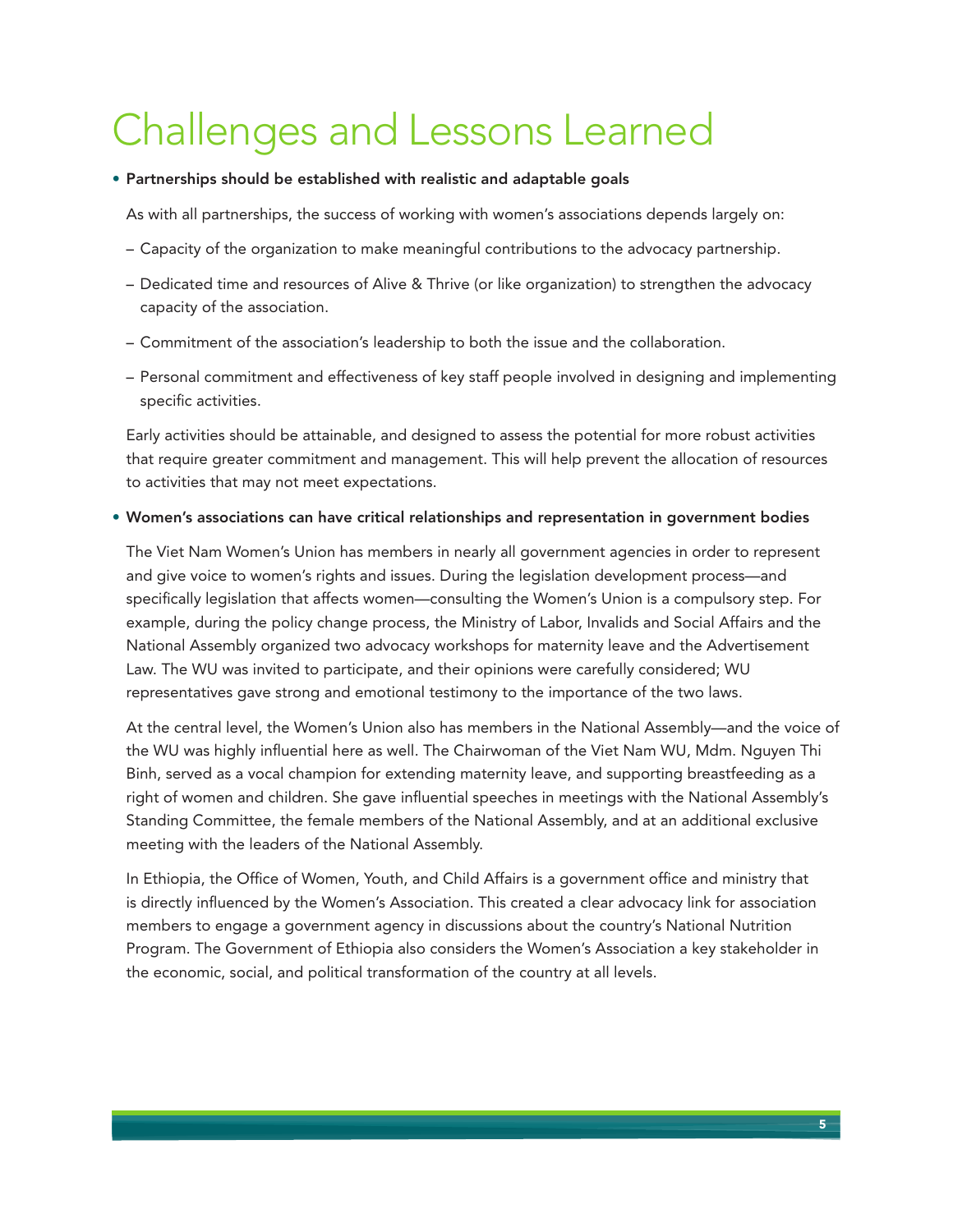#### • Effective engagement requires continuous support and follow-up

In both Viet Nam and Ethiopia, working effectively with women's associations required regular and day-to-day collaboration. Simply establishing the terms of a MOU, or providing trainings, does not lead to effective implementation of strategies; building long-term capacity and changing the norms of an organization takes time. Likewise, developing funding and reporting processes for collaboration activities requires that strong reporting and communications systems are in place.

His Excellency, Ato Molla Tonna, Chairperson of the Social Affairs Standing Committee of Ethiopia's SNNPR Regional Parliament, closing an advocacy workshop hosted by the Women's Association.



#### • Women's associations should be considered for their influence respective to other major national associations

In Ethiopia, there is a clear hierarchy of influence among national associations. For example, while the Farmers' Association and Youth Association are both significant, the Women's Association is more influential. This is because the Association has close relationships with the government, and the ability to influence specific policies and priorities. Influential members of the Women's Association are farmers, represent youth, and play a strong role in mobilizing the community. Because gender inequity is a significant focus of the Government of Ethiopia, the Women's Association is an essential force in a government that is working to involve women at all levels.

#### • The comparative advantages of sub-national chapters should be leveraged

In Ethiopia, regional Women's Associations have varying influence—typically measured by their leadership capabilities, the level of engagement among their members, and their respective influence with the community and with their parliamentarians. Some chapters already have the ability and experience necessary to advocate effectively within the political system, while others need more instruction and guidance. For example, in January 2013, Alive & Thrive collaborated with the Amhara Women's Association to convene a two-day regional workshop on stunting reduction. The workshop